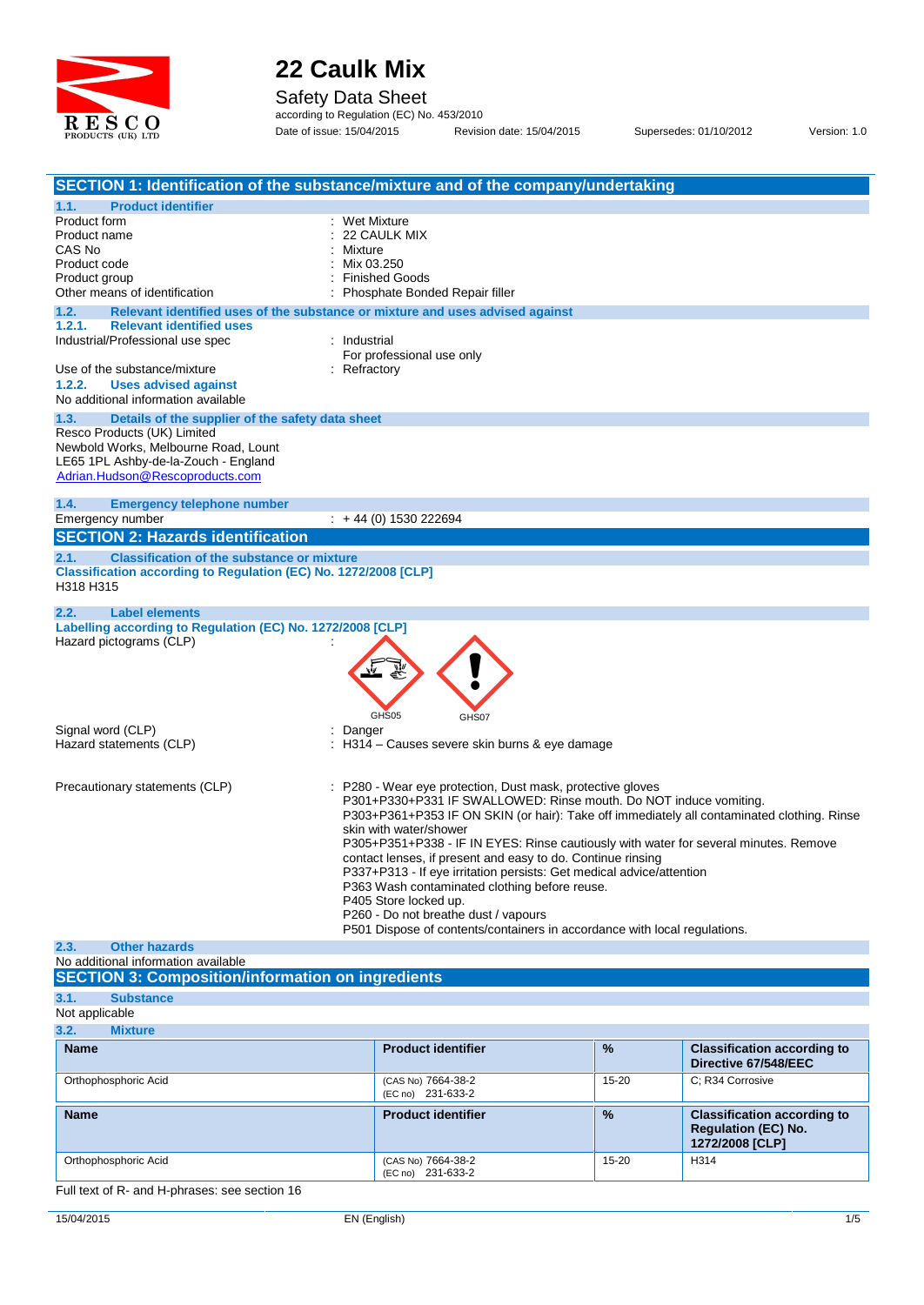#### Safety Data Sheet

according to Regulation (EC) No. 453/2010

| according to Regulation (EC) NO. 453/2010                                                                                          |                                                                                                                                                                                                                                                                                                                                                                                                                                                                                                             |
|------------------------------------------------------------------------------------------------------------------------------------|-------------------------------------------------------------------------------------------------------------------------------------------------------------------------------------------------------------------------------------------------------------------------------------------------------------------------------------------------------------------------------------------------------------------------------------------------------------------------------------------------------------|
| <b>SECTION 4: First aid measures</b>                                                                                               |                                                                                                                                                                                                                                                                                                                                                                                                                                                                                                             |
| <b>Description of first aid measures</b><br>4.1.                                                                                   |                                                                                                                                                                                                                                                                                                                                                                                                                                                                                                             |
| First-aid measures general<br>First-aid measures after inhalation                                                                  | : Never give anything by mouth to an unconscious person. If you feel unwell, seek medical<br>advice (show the label where possible).<br>: Remove person to fresh air and keep comfortable for breathing. Allow victim to breathe fresh<br>air. Allow the victim to rest.                                                                                                                                                                                                                                    |
| First-aid measures after skin contact<br>First-aid measures after eye contact                                                      | : Wash with plenty of soap and water.<br>IF IN EYES: Rinse immediately with plenty of water. Remove contact lenses, if present and                                                                                                                                                                                                                                                                                                                                                                          |
| First-aid measures after ingestion                                                                                                 | easy to do. Continue rinsing for 15 minutes & seek medical attention.<br>Rinse mouth. Do NOT induce vomiting. Obtain emergency medical attention. Call a poison<br>center or a doctor if you feel unwell.                                                                                                                                                                                                                                                                                                   |
| 4.2.<br>Most important symptoms and effects, both acute and delayed                                                                |                                                                                                                                                                                                                                                                                                                                                                                                                                                                                                             |
| Symptoms/injuries after inhalation<br>Symptoms/injuries after skin contact<br>Symptoms/injuries after eye contact                  | : Coughing, chest tightness, feeling of chest pressure.,<br>: Causes skin irritation.<br>: Causes eye irritation.                                                                                                                                                                                                                                                                                                                                                                                           |
| 4.3.                                                                                                                               | Indication of any immediate medical attention and special treatment needed                                                                                                                                                                                                                                                                                                                                                                                                                                  |
| Medical Supervision for at least 48 hrs.<br><b>SECTION 5: Firefighting measures</b>                                                |                                                                                                                                                                                                                                                                                                                                                                                                                                                                                                             |
|                                                                                                                                    |                                                                                                                                                                                                                                                                                                                                                                                                                                                                                                             |
| 5.1.<br><b>Extinguishing media</b><br>Suitable extinguishing media<br>Unsuitable extinguishing media                               | : Use extinguishing media appropriate for surrounding fire.<br>: No unsuitable extinguishing media known.                                                                                                                                                                                                                                                                                                                                                                                                   |
| 5.2.<br>Special hazards arising from the substance or mixture                                                                      |                                                                                                                                                                                                                                                                                                                                                                                                                                                                                                             |
| Fire hazard<br>Explosion hazard<br>Hazardous decomposition products in case of<br>fire                                             | : Not flammable.<br>: In a fire or heated a pressure increase may occur and the container may burst.<br>: None.                                                                                                                                                                                                                                                                                                                                                                                             |
| 5.3.<br><b>Advice for firefighters</b>                                                                                             |                                                                                                                                                                                                                                                                                                                                                                                                                                                                                                             |
| Firefighting instructions                                                                                                          | : Exercise caution when fighting any chemical fire. Prevent fire-fighting water from entering                                                                                                                                                                                                                                                                                                                                                                                                               |
| Protection during firefighting                                                                                                     | environment.<br>Do not enter fire area without proper protective equipment, including respiratory protection. Do<br>not attempt to take action without suitable protective equipment. Self-contained breathing<br>apparatus. Complete protective clothing.                                                                                                                                                                                                                                                  |
| <b>SECTION 6: Accidental release measures</b>                                                                                      |                                                                                                                                                                                                                                                                                                                                                                                                                                                                                                             |
| 6.1.<br>Personal precautions, protective equipment and emergency procedures                                                        |                                                                                                                                                                                                                                                                                                                                                                                                                                                                                                             |
| 6.1.1.<br>For non-emergency personnel<br><b>Emergency procedures</b><br>For emergency responders<br>6.1.2.<br>Protective equipment | : Do not touch or walk through spilt material. Wear appropriate personnel protective equipment.<br>Do not attempt to take action without suitable protective equipment. Equip cleanup crew with<br>proper protection. For further information refer to section 8: "Exposure controls/personal                                                                                                                                                                                                               |
|                                                                                                                                    | protection".                                                                                                                                                                                                                                                                                                                                                                                                                                                                                                |
| Emergency procedures                                                                                                               | Ventilate area.                                                                                                                                                                                                                                                                                                                                                                                                                                                                                             |
| 6.2.<br><b>Environmental precautions</b><br>Avoid release to the environment. Prevent entry to sewers and public waters.           |                                                                                                                                                                                                                                                                                                                                                                                                                                                                                                             |
| 6.3.<br>Methods and material for containment and cleaning up                                                                       |                                                                                                                                                                                                                                                                                                                                                                                                                                                                                                             |
| Methods for cleaning up                                                                                                            | : Absorb liquid components with liquid-binding material. Use neutralizing agent. Dispose<br>contaminated material as waste according to item 13. Ensure adequate ventilation                                                                                                                                                                                                                                                                                                                                |
| Other information                                                                                                                  | Dispose of materials or solid residues at an authorized site.                                                                                                                                                                                                                                                                                                                                                                                                                                               |
| 6.4.<br><b>Reference to other sections</b><br><b>SECTION 7: Handling and storage</b>                                               | See Heading 8. Exposure controls and personal protection. For further information refer to section 13.                                                                                                                                                                                                                                                                                                                                                                                                      |
| <b>Precautions for safe handling</b><br>7.1.                                                                                       |                                                                                                                                                                                                                                                                                                                                                                                                                                                                                                             |
| Precautions for safe handling                                                                                                      | : Ensure good ventilation of the work station. Wear personal protective equipment (See Section<br>8). Do not handle until all safety precautions have been read and understood. Do not get into<br>eyes or on skin or clothing. Keep in original container or approved alternative made from<br>compatible material. Empty containers contain residue & can be hazardous.                                                                                                                                   |
| Hygiene measures                                                                                                                   | Wash hands and other exposed areas with mild soap and water before eating, drinking or<br>smoking and when leaving work. Do not eat, drink or smoke when using this product. Always<br>wash hands after handling the product.                                                                                                                                                                                                                                                                               |
| 7.2.<br>Conditions for safe storage, including any incompatibilities                                                               |                                                                                                                                                                                                                                                                                                                                                                                                                                                                                                             |
| Storage conditions                                                                                                                 | : Store in accordance with local regulations. Store in original container protected from direct<br>sunlight in a dry, cool and well ventilated area, away from incompatible materials (see section<br>10) and food and drink. Keep container tightly closed and sealed until ready for use.<br>Containers that have been opened must be carefully resealed and kept upright to prevent<br>leakage. Do not store in unlabled containers. Use appropriate containment to avoid<br>environmental contamination |
| Incompatible products<br>Incompatible materials                                                                                    | Strong acids.<br>Strong acids.                                                                                                                                                                                                                                                                                                                                                                                                                                                                              |
| 7.3.<br><b>Specific end use(s)</b><br>No additional information available                                                          |                                                                                                                                                                                                                                                                                                                                                                                                                                                                                                             |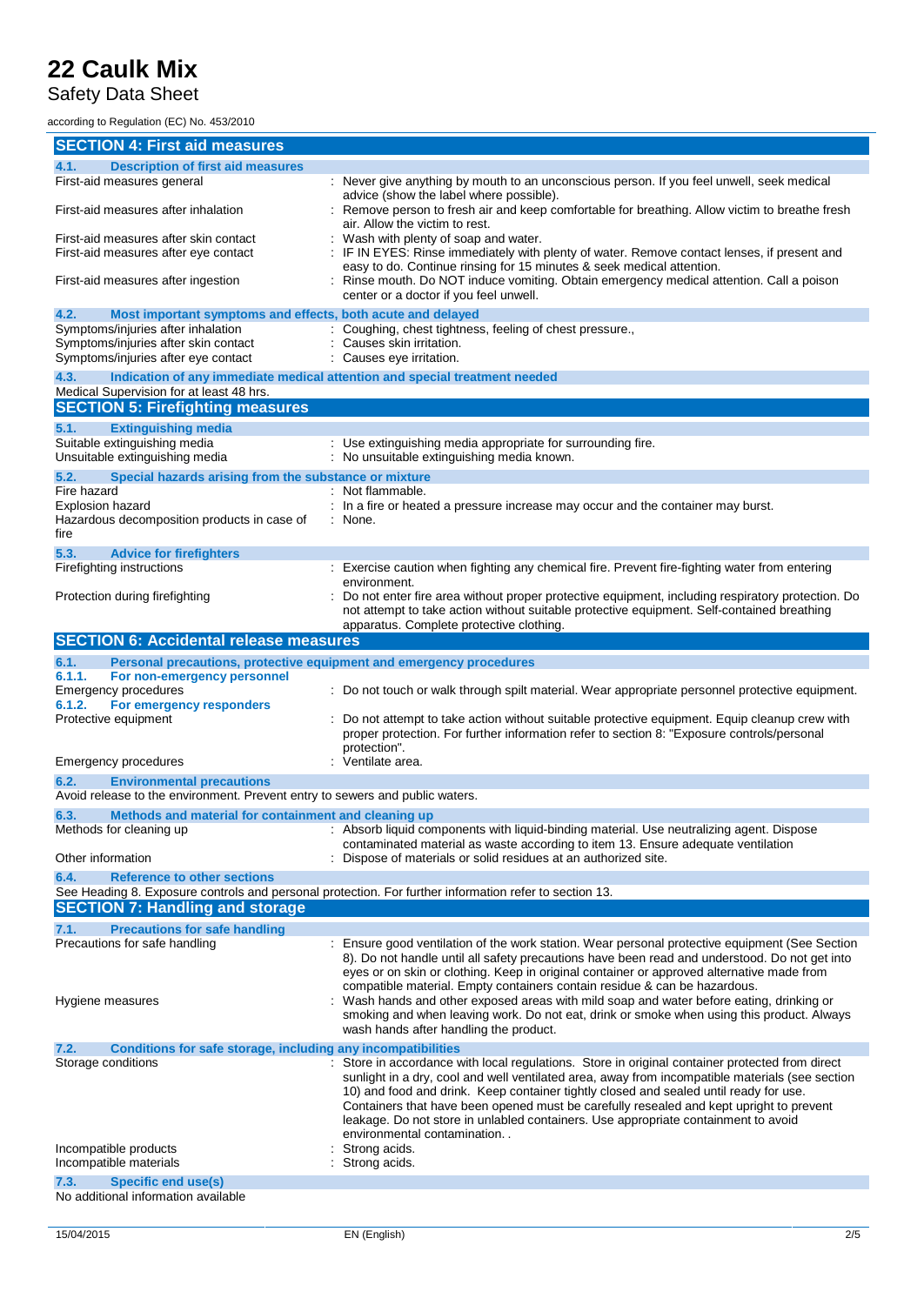Safety Data Sheet

according to Regulation (EC) No. 453/2010

| <b>SECTION 8: Exposure controls/personal protection</b>                                                                                                                                                                                                                    |                                                                               |                                                                                                                           |                                                                                                                                                                                                    |                     |
|----------------------------------------------------------------------------------------------------------------------------------------------------------------------------------------------------------------------------------------------------------------------------|-------------------------------------------------------------------------------|---------------------------------------------------------------------------------------------------------------------------|----------------------------------------------------------------------------------------------------------------------------------------------------------------------------------------------------|---------------------|
| 8.1.<br><b>Control parameters</b>                                                                                                                                                                                                                                          |                                                                               |                                                                                                                           |                                                                                                                                                                                                    |                     |
| <b>Orthophosphoric Acid</b><br>$(7664 - 38 - 2)$                                                                                                                                                                                                                           |                                                                               |                                                                                                                           |                                                                                                                                                                                                    |                     |
| IOELV (EU)                                                                                                                                                                                                                                                                 | Short Term Value (mg/m <sup>3</sup> )<br>Long Term Value (mg/m <sup>3</sup> ) |                                                                                                                           |                                                                                                                                                                                                    | $\overline{2}$<br>1 |
| <b>Exposure limit values for the other components</b>                                                                                                                                                                                                                      |                                                                               |                                                                                                                           |                                                                                                                                                                                                    |                     |
| Aluminium oxide, non-fibrous (1344-28-1)                                                                                                                                                                                                                                   |                                                                               |                                                                                                                           |                                                                                                                                                                                                    |                     |
| United Kingdom                                                                                                                                                                                                                                                             | WEL TWA (mg/m <sup>3</sup> )                                                  |                                                                                                                           | 10 mg/ $m3$                                                                                                                                                                                        |                     |
| 8.2.<br><b>Exposure controls</b>                                                                                                                                                                                                                                           |                                                                               |                                                                                                                           |                                                                                                                                                                                                    |                     |
| Appropriate engineering controls<br>Personal protective equipment<br>Hand protection<br>Eye protection<br>Skin and body protection<br>Respiratory protection<br>Environmental exposure controls<br>Other information<br><b>SECTION 9: Physical and chemical properties</b> |                                                                               | : Avoid all unnecessary exposure.<br>Wear protective gloves<br>Wear appropriate mask<br>Avoid release to the environment. | : Ensure good ventilation of the work station.<br>Chemical goggles or safety glasses. Safety glasses<br>Wear suitable protective acid resistant clothing<br>Do not eat, drink or smoke during use. |                     |
| 9.1.<br>Information on basic physical and chemical properties                                                                                                                                                                                                              |                                                                               |                                                                                                                           |                                                                                                                                                                                                    |                     |
| <b>Physical state</b>                                                                                                                                                                                                                                                      |                                                                               | : Liquid Paste                                                                                                            |                                                                                                                                                                                                    |                     |
| Appearance<br>Colour                                                                                                                                                                                                                                                       |                                                                               | : Liquid Paste.<br>White                                                                                                  |                                                                                                                                                                                                    |                     |
| Odour                                                                                                                                                                                                                                                                      |                                                                               | Acidic Odor.                                                                                                              |                                                                                                                                                                                                    |                     |
| Odour threshold                                                                                                                                                                                                                                                            |                                                                               | Not applicable                                                                                                            |                                                                                                                                                                                                    |                     |
| pH                                                                                                                                                                                                                                                                         |                                                                               | 10% Solution <3                                                                                                           |                                                                                                                                                                                                    |                     |
| Relative evaporation rate (butylacetate=1)                                                                                                                                                                                                                                 |                                                                               | : Not applicable                                                                                                          |                                                                                                                                                                                                    |                     |
| Relative evaporation rate (ether=1)<br>Melting point                                                                                                                                                                                                                       |                                                                               | Not applicable<br>$>$ 1649 °C                                                                                             |                                                                                                                                                                                                    |                     |
| Freezing point                                                                                                                                                                                                                                                             |                                                                               | $\therefore$ ~0°C                                                                                                         |                                                                                                                                                                                                    |                     |
| Boiling point                                                                                                                                                                                                                                                              |                                                                               | Not applicable                                                                                                            |                                                                                                                                                                                                    |                     |
| Flash point                                                                                                                                                                                                                                                                |                                                                               | Not applicable                                                                                                            |                                                                                                                                                                                                    |                     |
| Critical temperature<br>Auto-ignition temperature                                                                                                                                                                                                                          |                                                                               | Not applicable<br>Not applicable                                                                                          |                                                                                                                                                                                                    |                     |
| Decomposition temperature                                                                                                                                                                                                                                                  |                                                                               | No data available                                                                                                         |                                                                                                                                                                                                    |                     |
| Flammability (solid, gas)                                                                                                                                                                                                                                                  |                                                                               | : None<br>Non flammable                                                                                                   |                                                                                                                                                                                                    |                     |
| Vapour pressure                                                                                                                                                                                                                                                            |                                                                               | Not Applicable                                                                                                            |                                                                                                                                                                                                    |                     |
| Vapour pressure at 50 °C<br>Critical pressure<br>Relative vapour density at 20 °C                                                                                                                                                                                          |                                                                               | Not Applicable<br>Not applicable<br>No data available                                                                     |                                                                                                                                                                                                    |                     |
| Relative density                                                                                                                                                                                                                                                           |                                                                               | No data available                                                                                                         |                                                                                                                                                                                                    |                     |
| Solubility                                                                                                                                                                                                                                                                 |                                                                               | : Water: Slight                                                                                                           |                                                                                                                                                                                                    |                     |
| Log Pow                                                                                                                                                                                                                                                                    |                                                                               | No data available                                                                                                         |                                                                                                                                                                                                    |                     |
| Viscosity, kinematic                                                                                                                                                                                                                                                       |                                                                               | : Not applicable                                                                                                          |                                                                                                                                                                                                    |                     |
| Viscosity, dynamic                                                                                                                                                                                                                                                         |                                                                               | Not Applicable                                                                                                            |                                                                                                                                                                                                    |                     |
| <b>Explosive properties</b>                                                                                                                                                                                                                                                |                                                                               | No data available                                                                                                         |                                                                                                                                                                                                    |                     |
| Oxidising properties                                                                                                                                                                                                                                                       |                                                                               | No data available                                                                                                         |                                                                                                                                                                                                    |                     |
| Explosive limits                                                                                                                                                                                                                                                           |                                                                               | : Not applicable                                                                                                          |                                                                                                                                                                                                    |                     |
| 9.2.<br><b>Other information</b><br>No additional information available<br><b>SECTION 10: Stability and reactivity</b>                                                                                                                                                     |                                                                               |                                                                                                                           |                                                                                                                                                                                                    |                     |
| 10.1.<br><b>Reactivity</b>                                                                                                                                                                                                                                                 |                                                                               |                                                                                                                           |                                                                                                                                                                                                    |                     |
| Air setting. Corrosive action on metals. Reacts with Alkalis (lyes)                                                                                                                                                                                                        |                                                                               |                                                                                                                           |                                                                                                                                                                                                    |                     |
| 10.2.<br><b>Chemical stability</b><br>No decomposition if used and stored according to specifications.                                                                                                                                                                     |                                                                               |                                                                                                                           |                                                                                                                                                                                                    |                     |
| 10.3.<br><b>Possibility of hazardous reactions</b>                                                                                                                                                                                                                         |                                                                               |                                                                                                                           |                                                                                                                                                                                                    |                     |
| Reacts with metals forming hydrogen. Reacts with alkali (lyes).<br><b>Conditions to avoid</b><br>10.4.                                                                                                                                                                     |                                                                               |                                                                                                                           |                                                                                                                                                                                                    |                     |
| Avoid dust when Grinding dried product.                                                                                                                                                                                                                                    |                                                                               |                                                                                                                           |                                                                                                                                                                                                    |                     |
| 10.5.<br>Incompatible materials<br>Alkalis, metals.                                                                                                                                                                                                                        |                                                                               |                                                                                                                           |                                                                                                                                                                                                    |                     |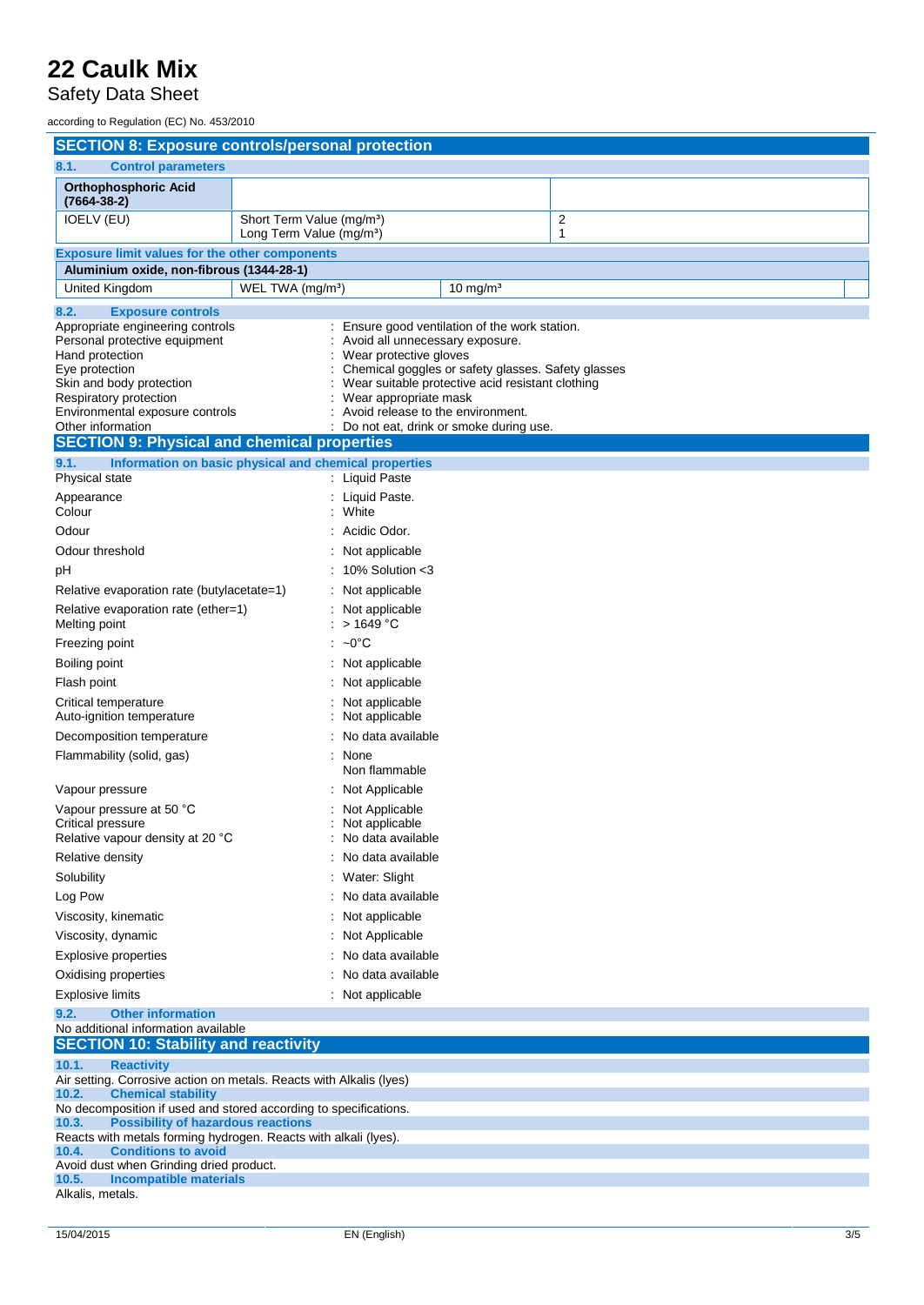#### Safety Data Sheet

according to Regulation (EC) No. 453/2010

| 10.6.<br><b>Hazardous decomposition products</b>       |                                                                                                                                                                                                                                                                                                                                                                                                                                                                                                                                                                                                                                |
|--------------------------------------------------------|--------------------------------------------------------------------------------------------------------------------------------------------------------------------------------------------------------------------------------------------------------------------------------------------------------------------------------------------------------------------------------------------------------------------------------------------------------------------------------------------------------------------------------------------------------------------------------------------------------------------------------|
| Phosphorus oxides (e.g. P2O5)                          |                                                                                                                                                                                                                                                                                                                                                                                                                                                                                                                                                                                                                                |
| <b>SECTION 11: Toxicological information</b>           |                                                                                                                                                                                                                                                                                                                                                                                                                                                                                                                                                                                                                                |
| 11.1.<br>Information on toxicological effects          |                                                                                                                                                                                                                                                                                                                                                                                                                                                                                                                                                                                                                                |
| Acute toxicity                                         | Acute toxicity: · LD/LC50 values relevant for classification: Oral LD50 2600 mg/kg (rat)<br>(equivalent to OECD 423)<br>Specific symptoms in biological assay: Phosphoric acid is classified as corrosive to the skin,<br>therefore, no need to perform an acute dermal and an acute inhalative toxicity tests.<br>Swallowing will lead to a strong caustic effect on mouth and throat and to the danger of<br>perforation of esophagus and stomach.<br>This substance is not considered to have bioaccumulative potential as it is highly soluble in<br>water and phosphate levels in the body are regulated via homeostasis. |
| Skin corrosion/irritation                              | : H314 – Causes severe skin burns & eye damage                                                                                                                                                                                                                                                                                                                                                                                                                                                                                                                                                                                 |
| Serious eye damage/irritation                          | : H314 – Causes severe skin burns & eye damage                                                                                                                                                                                                                                                                                                                                                                                                                                                                                                                                                                                 |
| Germ cell mutagenicity<br>Carcinogenicity              | : Not classified (Based on available data, the classification criteria are not met)<br>: Not classified (Based on available data, the classification criteria are not met)                                                                                                                                                                                                                                                                                                                                                                                                                                                     |
| Reproductive toxicity                                  | NOAEL≥500 mg/kg bw/day ; rat; oral (OECD 422)<br>Developmental toxicity: NOAEL≥410 mg/kg bw/day ; rat; oral<br>Maternal toxicity: NOAEL≥410 mg/kg bw/day ; rat; oral (equivalent to OECD 414)                                                                                                                                                                                                                                                                                                                                                                                                                                  |
| Specific target organ toxicity (single exposure)       | : Not classified (Based on available data, the classification criteria are not met)                                                                                                                                                                                                                                                                                                                                                                                                                                                                                                                                            |
| Specific target organ toxicity (repeated<br>exposure)  | : Not classified (Based on available data, the classification criteria are not met)                                                                                                                                                                                                                                                                                                                                                                                                                                                                                                                                            |
| Aspiration hazard                                      | : Not classified (Based on available data, the classification criteria are not met)                                                                                                                                                                                                                                                                                                                                                                                                                                                                                                                                            |
| Potential adverse human health effects and<br>symptoms | : Based on available data, the classification criteria are not met.                                                                                                                                                                                                                                                                                                                                                                                                                                                                                                                                                            |
| <b>SECTION 12: Ecological information</b>              |                                                                                                                                                                                                                                                                                                                                                                                                                                                                                                                                                                                                                                |
| 12.1.<br><b>Toxicity</b>                               |                                                                                                                                                                                                                                                                                                                                                                                                                                                                                                                                                                                                                                |
|                                                        |                                                                                                                                                                                                                                                                                                                                                                                                                                                                                                                                                                                                                                |

| Orthophosphoric Acid (7664-38-2)              |                                                                                                                                                                                                                                                                                                                            |
|-----------------------------------------------|----------------------------------------------------------------------------------------------------------------------------------------------------------------------------------------------------------------------------------------------------------------------------------------------------------------------------|
| Fish (Bluegill)                               | LC50 (96 hour) >100mg/l Fish Mortality is caused by Low pH values                                                                                                                                                                                                                                                          |
| Aquatic invertibrates (Daphnia magna)         | EC 50 (48 hour) >100 mg/l                                                                                                                                                                                                                                                                                                  |
| <b>Persistence and degradability</b><br>12.2. |                                                                                                                                                                                                                                                                                                                            |
| 22 Caulk Mix (Mixture)                        |                                                                                                                                                                                                                                                                                                                            |
| Persistence and degradability                 | Not established.                                                                                                                                                                                                                                                                                                           |
| Orthophosphoric Acid (7664-38-2)              |                                                                                                                                                                                                                                                                                                                            |
| Persistence and degradability                 | The substance is inorganic; therefore no biodegradation tests are applicable. Phosphoric acid<br>dissociates in water into H3O+, H2PO4-, HPO4- - ions, which cannot be further degraded                                                                                                                                    |
| 12.3.<br><b>Bioaccumulative potential</b>     |                                                                                                                                                                                                                                                                                                                            |
| 22 Caulk Mix (Mixture)                        |                                                                                                                                                                                                                                                                                                                            |
| Bioaccumulative potential                     | Not established.                                                                                                                                                                                                                                                                                                           |
| Orthophosphoric Acid (7664-38-2)              |                                                                                                                                                                                                                                                                                                                            |
| Bioaccumulative potential                     | Does not accumulate in organisms This substance is highly water soluble and dissociating.<br>Phosphoric acid dissociates in water into H3O+, H2PO4-, HPO4--ions, which are ubiquitous<br>in the environment. Phosphoric acid is absorbed in form of phosphate anions. This anion is an<br>essential component of the body. |

**12.4. Mobility in soil**

This substance is highly water soluble and dissociating. When spilled onto soil, phosphoric acid will infiltrate downward and will be partially neutralized by dissolving some of the soil material. On reaching the ground table phosphoric acid will be dispersed and diluted. Therefore, the environmental assessment should be limited to the aquatic compartment.

| 12.5. | <b>Results of PBT and vPvB assessment</b>  |                                                                                                        |
|-------|--------------------------------------------|--------------------------------------------------------------------------------------------------------|
|       | No additional information available        |                                                                                                        |
| 12.6. | <b>Other adverse effects</b>               |                                                                                                        |
|       | Additional information                     | : Avoid release to the environment                                                                     |
|       | <b>SECTION 13: Disposal considerations</b> |                                                                                                        |
| 13.1. | <b>Waste treatment methods</b>             |                                                                                                        |
|       | Waste disposal recommendations             | : Must not be disposed together with household garbage. Do not allow product to reach sewage<br>system |
|       |                                            | Dispose in a safe manner in accordance with local/national regulations.                                |
|       |                                            | Empty containers may contain some residue. This material & container must be disposed of in            |
|       |                                            | a safe way.                                                                                            |
|       | Ecology - waste materials                  | : Avoid release to the environment.                                                                    |
|       | <b>SECTION 14: Transport information</b>   |                                                                                                        |

In accordance with ADR / RID / IMDG / IATA / ADN